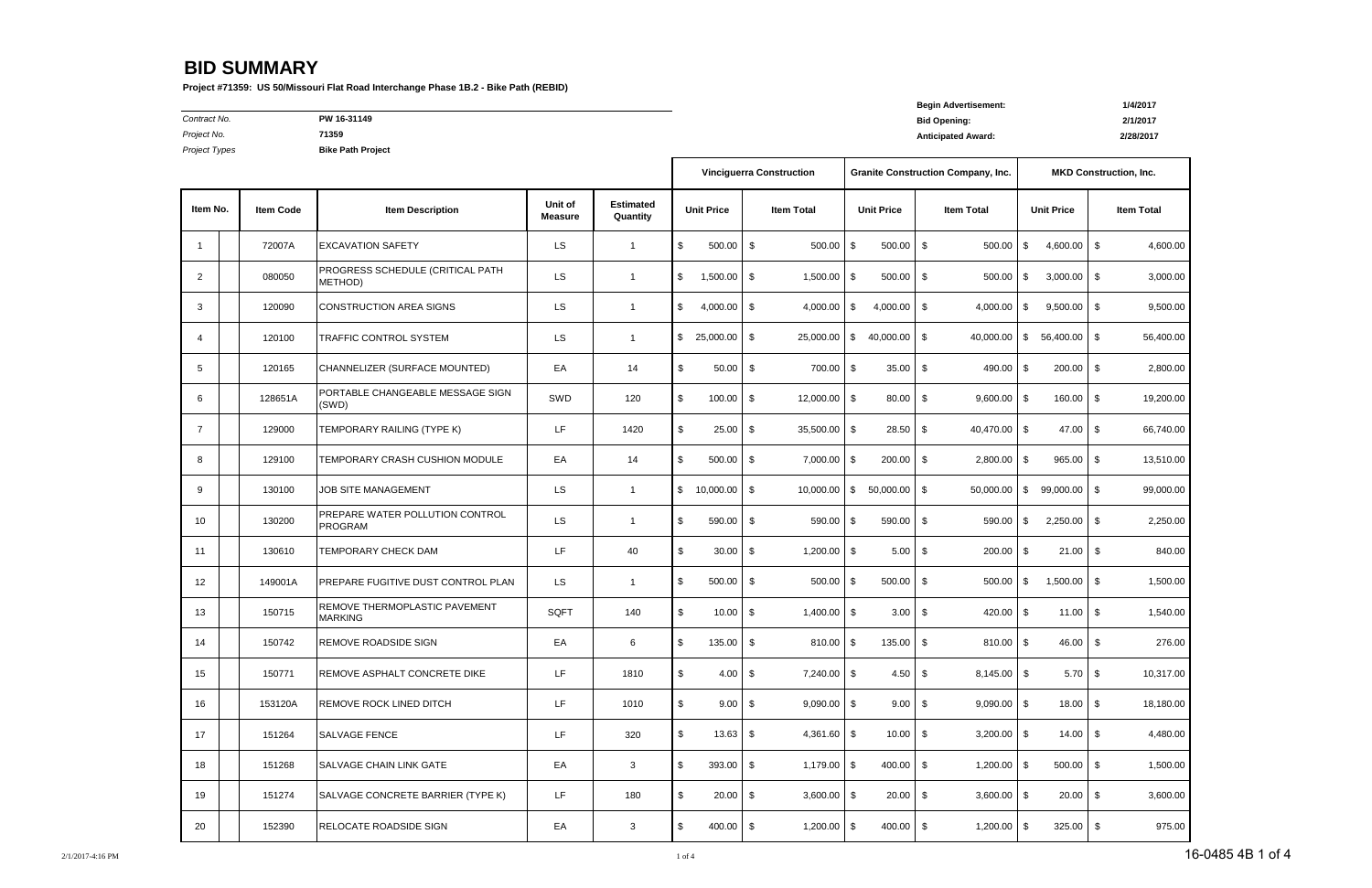**Begin Advertisement: 1/4/2017**

*Contract No.* **PW 16-31149 Bid Opening: 2/1/2017** *Project No.* **71359 Anticipated Award: 2/28/2017**

*Project Types* **Bike Path Project**

# **BID SUMMARY**

**Project #71359: US 50/Missouri Flat Road Interchange Phase 1B.2 - Bike Path (REBID)**

|          |     |                  |                                               |                           |                              | <b>Vinciguerra Construction</b> |               |                   |                |                   |               | <b>Granite Construction Company, Inc.</b> | <b>MKD Construction, Inc.</b> |                   |    |                   |  |
|----------|-----|------------------|-----------------------------------------------|---------------------------|------------------------------|---------------------------------|---------------|-------------------|----------------|-------------------|---------------|-------------------------------------------|-------------------------------|-------------------|----|-------------------|--|
| Item No. |     | <b>Item Code</b> | <b>Item Description</b>                       | Unit of<br><b>Measure</b> | <b>Estimated</b><br>Quantity | <b>Unit Price</b>               |               | <b>Item Total</b> |                | <b>Unit Price</b> |               | <b>Item Total</b>                         |                               | <b>Unit Price</b> |    | <b>Item Total</b> |  |
| 21       |     | 152443           | ADJUST PIPE INLET TO GRADE                    | EA                        | $\mathbf{1}$                 | \$                              | 3,800.00      | $\vert$ \$        | 3,800.00       | - \$              | 3,800.00      | \$<br>3,800.00                            | \$                            | $4,200.00$ \$     |    | 4,200.00          |  |
| 22       |     | 153215           | REMOVE CONCRETE (CURB AND GUTTER)             | LF.                       | 22                           | \$                              | 175.00        | - \$              | $3,850.00$ \$  |                   | 185.00        | \$<br>4,070.00 \$                         |                               | 38.00             | \$ | 836.00            |  |
| 23       |     | 153221           | <b>REMOVE CONCRETE BARRIER</b>                | LF.                       | 110                          | \$                              | 70.00         | $\sqrt{3}$        | 7,700.00 \$    |                   | $98.00$ \$    | 10,780.00 \$                              |                               | $69.00$ \$        |    | 7,590.00          |  |
| 24       |     | 160102           | CLEARING AND GRUBBING (LS)                    | LS                        | $\mathbf{1}$                 | \$                              | 4,000.00      | - \$              | 4,000.00       | l \$              | 2,000.00      | \$<br>2,000.00                            | l \$                          | $6,700.00$ \$     |    | 6,700.00          |  |
| 25       |     | 170101           | <b>DEVELOP WATER SUPPLY</b>                   | <b>LS</b>                 | $\mathbf{1}$                 | \$                              | 1,500.00      | $\sqrt{3}$        | 1,500.00       | - \$              | 2,500.00      | \$<br>2,500.00                            | -\$                           | $2,500.00$ \$     |    | 2,500.00          |  |
| 26       | (F) | 190101           | <b>ROADWAY EXCAVATION</b>                     | CY                        | 1410                         | \$                              | 75.00         | $\sqrt{3}$        | 105,750.00 \$  |                   | $64.00$ \ \$  | $90,240.00$ \$                            |                               | 85.00 \$          |    | 119,850.00        |  |
| 27       | (F) | 192037           | STRUCTURE EXCAVATION (RETAINING<br>WALL)      | <b>CY</b>                 | 212                          | \$                              | 400.00        | $\vert$ \$        | 84,800.00 \$   |                   | $370.00$ \$   | 78,440.00 \$                              |                               | $225.00$ \$       |    | 47,700.00         |  |
| 28       | (F) | 193013           | STRUCTURE BACKFILL (RETAINING WALL)           | <b>CY</b>                 | 71                           | \$                              | 300.00        | $\sqrt{3}$        | $21,300.00$ \$ |                   | 320.00        | \$<br>22,720.00 \$                        |                               | $145.00$ \$       |    | 10,295.00         |  |
| 29       |     | 210280           | ROLLED EROSION CONTROL PRODUCT<br>(BLANKET)   | SQFT                      | 11600                        | \$                              | 0.56          | $\sqrt{3}$        | $6,496.00$ \$  |                   | 0.61          | \$<br>7,076.00 \$                         |                               | 0.69              | \$ | 8,004.00          |  |
| 30       |     | 210350           | <b>FIBER ROLLS</b>                            | LF                        | 3320                         | \$                              | 4.25          | $\sqrt{3}$        | 14,110.00 \$   |                   | 3.12          | \$<br>10,358.40 \$                        |                               | $5.20$ \$         |    | 17,264.00         |  |
| 31       |     | 210430           | <b>HYDROSEED</b>                              | SQFT                      | 11600                        | \$                              | 0.17          | \$                | $1,972.00$ \$  |                   | 0.15          | \$<br>$1,740.00$ \$                       |                               | 0.23              | \$ | 2,668.00          |  |
| 32       |     | 260203           | CLASS 2 AGGREGATE BASE (CY)                   | <b>CY</b>                 | 820                          | \$                              | 100.00        | $\sqrt{3}$        | $82,000.00$ \$ |                   | $95.00$ \ \$  | 77,900.00 \$                              |                               | $96.00$ \$        |    | 78,720.00         |  |
| 33       |     | 390132           | HOT MIX ASPHALT (TYPE A)                      | <b>TON</b>                | 790                          | \$                              | 104.50        | $\sqrt{3}$        | 82,555.00 \$   |                   | 100.00        | \$<br>79,000.00 \$                        |                               | $117.00$ \$       |    | 92,430.00         |  |
| 34       |     | 394074           | PLACE HOT MIX ASPHALT DIKE (TYPE C)           | LF.                       | 560                          | \$                              | 6.65          | - \$              | $3,724.00$ \$  |                   | 9.18          | \$<br>$5,140.80$ \$                       |                               | $11.50$ \$        |    | 6,440.00          |  |
| 35       |     | 394076           | PLACE HOT MIX ASPHALT DIKE (TYPE E)           | LF                        | 18                           | \$                              | $6.65$ \$     |                   | $119.70$ \$    |                   | $9.18$ \$     | $165.24$ \$                               |                               | $17.50$ \$        |    | 315.00            |  |
| 36       |     | 394090           | PLACE HOT MIX ASPHALT (MISCELLANEOUS<br>AREA) | SQYD                      | 20                           | \$                              | 190.00 \$     |                   | $3,800.00$ \$  |                   | $190.00$ \$   | $3,800.00$ \$                             |                               | $150.00$ \$       |    | 3,000.00          |  |
| 37       |     | 397005           | <b>TACK COAT</b>                              | <b>TON</b>                | $0.2\,$                      | \$                              | $2,500.00$ \$ |                   | 500.00         | \$                | 12,500.00     | \$<br>$2,500.00$ \$                       |                               | $2,750.00$ \$     |    | 550.00            |  |
| 38       | (F) | 510060           | STRUCTURAL CONCRETE, RETAINING WALL           | CY                        | 95                           | \$                              | $2,000.00$ \$ |                   | 190,000.00 \$  |                   | $2,000.00$ \$ | 190,000.00 \$                             |                               | $985.00$ \$       |    | 93,575.00         |  |
| 39       | (F) | 510502           | MINOR CONCRETE (MINOR STRUCTURE)              | CY                        | 5                            | \$                              | $4,000.00$ \$ |                   | 20,000.00 \$   |                   | $5,000.00$ \$ | $25,000.00$ \$                            |                               | $6,000.00$ \$     |    | 30,000.00         |  |
| 40       | (F) | 520103           | BAR REINFORCING STEEL (RETAINING<br>WALL)     | LB                        | 4825                         | \$                              | $2.50$ \$     |                   | 12,062.50 \$   |                   | $2.50$ \$     | 12,062.50 \$                              |                               | $1.80$ \$         |    | 8,685.00          |  |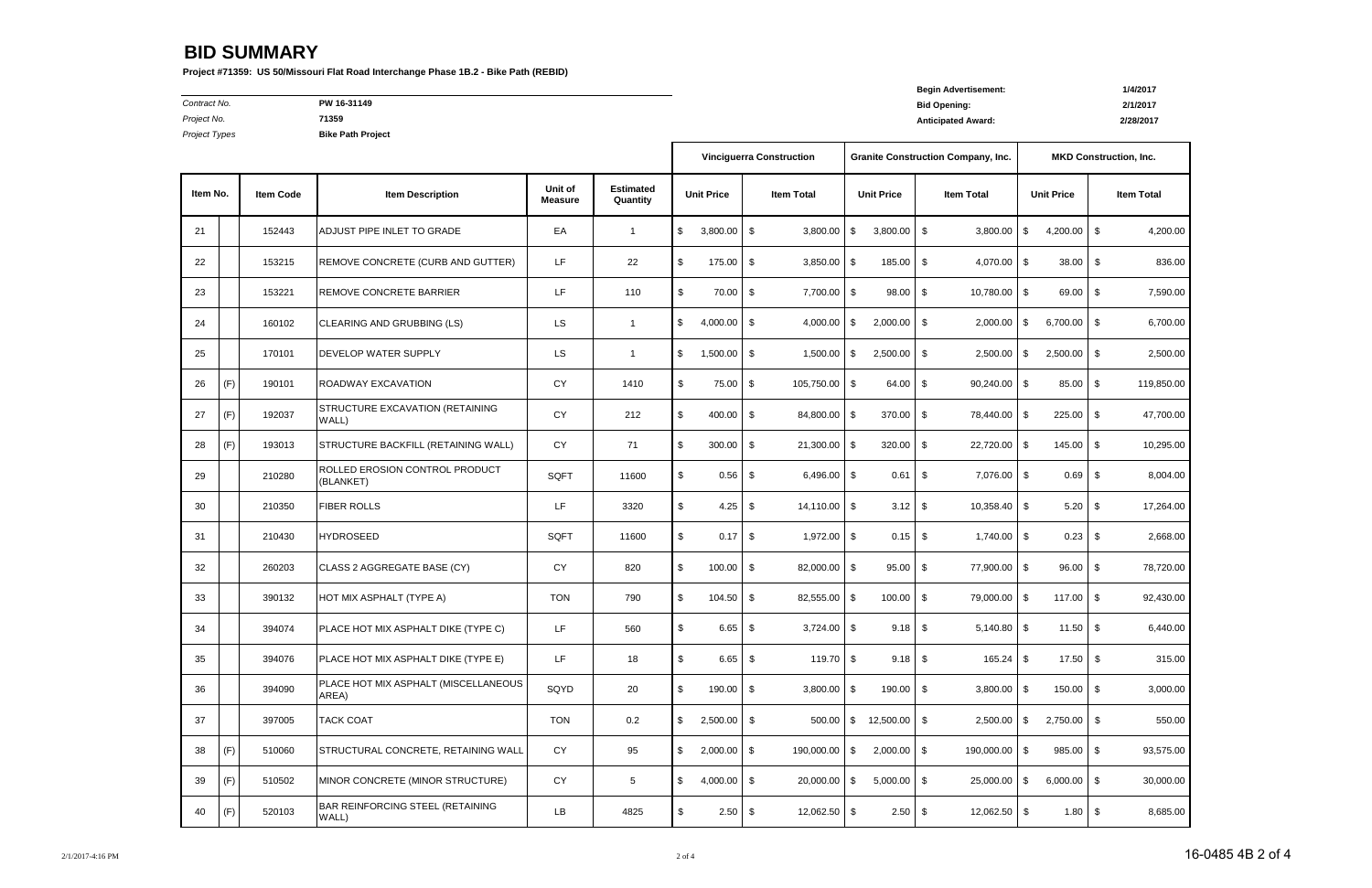# **Begin Advertisement: 1/4/2017**

*Contract No.* **PW 16-31149 Bid Opening: 2/1/2017**

**Project Types** 

*Project No.* **71359 Anticipated Award: 2/28/2017**

## **BID SUMMARY**

**Project #71359: US 50/Missouri Flat Road Interchange Phase 1B.2 - Bike Path (REBID)**

**Item No.**

| ject Types<br><b>Bike Path Project</b> |     |                  |                                                         |                           |                              |                                    |      |                                 |                          |                   |                           |                                           |                               |                   |               |                   |
|----------------------------------------|-----|------------------|---------------------------------------------------------|---------------------------|------------------------------|------------------------------------|------|---------------------------------|--------------------------|-------------------|---------------------------|-------------------------------------------|-------------------------------|-------------------|---------------|-------------------|
|                                        |     |                  |                                                         |                           |                              |                                    |      | <b>Vinciguerra Construction</b> |                          |                   |                           | <b>Granite Construction Company, Inc.</b> | <b>MKD Construction, Inc.</b> |                   |               |                   |
| tem No.                                |     | <b>Item Code</b> | <b>Item Description</b>                                 | Unit of<br><b>Measure</b> | <b>Estimated</b><br>Quantity | <b>Unit Price</b>                  |      | <b>Item Total</b>               |                          | <b>Unit Price</b> |                           | <b>Item Total</b>                         |                               | <b>Unit Price</b> |               | <b>Item Total</b> |
| 41                                     |     | 560248           | FURNISH SINGLE SHEET ALUMINUM SIGN<br>(0.063"-UNFRAMED) | SQFT                      | 100                          | \$<br>16.00                        | \$   | 1,600.00                        | l \$                     | 16.00             | \$                        | 1,600.00                                  | l \$                          | 16.50             | \$            | 1,650.00          |
| 42                                     |     | 566011           | ROADSIDE SIGN - ONE POST                                | EA                        | 8                            | \$<br>375.00                       | \$   | $3,000.00$ \$                   |                          | 375.00            | \$                        | 3,000.00                                  | $\overline{\phantom{a}}$      | 220.00            | \$            | 1,760.00          |
| 43                                     |     | 566012           | ROADSIDE SIGN - TWO POST                                | EA                        | $\overline{2}$               | \$<br>800.00                       | \$   | $1,600.00$ \$                   |                          | 800.00            | \$                        | 1,600.00                                  | $\sqrt{3}$                    | 440.00            | \$            | 880.00            |
| 44                                     |     | 566011A          | <b>SOLAR POWERED SIGN</b>                               | EA                        | $\overline{2}$               | \$<br>3,000.00                     | \$   | $6,000.00$ \$                   |                          | 5,000.00          | - \$                      | 10,000.00                                 | l \$                          | 2,950.00          | \$            | 5,900.00          |
| 45                                     |     | 650010           | 12" REINFORCED CONCRETE PIPE                            | LF.                       | 20                           | \$<br>200.00                       | \$   | $4,000.00$ \$                   |                          | 200.00            | -\$                       | 4,000.00                                  | $\overline{1}$                | 235.00            | \$            | 4,700.00          |
| 46                                     |     | 690112           | 12" CORRUGATED STEEL PIPE DOWNDRAIN<br>(.079" THICK)    | LF                        | 60                           | \$<br>65.00                        | \$   | $3,900.00$ \$                   |                          | 65.00             | \$                        | $3,900.00$ \$                             |                               | 68.00             | \$            | 4,080.00          |
| 47                                     |     | 692005           | <b>12" ENTRANCE TAPER</b>                               | EA                        | $\overline{2}$               | \$<br>1,000.00                     | \$   | 2,000.00                        | $\overline{1}$           | 1,500.00          | \$                        | 3,000.00                                  | l \$                          | 1,100.00          | \$            | 2,200.00          |
| 48                                     |     | 692305           | 12" ANCHOR ASSEMBLY                                     | EA                        | 10                           | \$<br>520.00                       | \$   | $5,200.00$ \$                   |                          | 520.00            | \$                        | $5,200.00$ \$                             |                               | 420.00            | \$            | 4,200.00          |
| 49                                     | (F) | 721026           | ROCK SLOPE PROTECTION (NO. 1, METHOD<br>$B)$ (CY)       | CY                        | 140                          | \$<br>150.00                       | \$   | $21,000.00$ \$                  |                          | 150.00            | \$                        | 21,000.00                                 | $\sqrt{3}$                    | 150.00            | \$            | 21,000.00         |
| 50                                     |     | 729011           | ROCK SLOPE PROTECTION FABRIC (CLASS                     | SQYD                      | 410                          | \$<br>2.00                         | \$   | 820.00                          | $\overline{\phantom{a}}$ | 2.00              | -\$                       | 820.00                                    | $\overline{1}$                | 2.60              | \$            | 1,066.00          |
| 51                                     |     | 730020           | MINOR CONCRETE (CURB) (CY)                              | CY                        | 4                            | 3,000.00<br>\$                     | \$   | 12,000.00                       | <b>IS</b>                | 3,000.00          | \$                        | 12,000.00                                 | l \$                          | 2,000.00          | \$            | 8,000.00          |
| 52                                     |     | 730045           | MINOR CONCRETE (GUTTER) (CY)                            | CY                        | 20                           | \$<br>1,500.00                     | \$   | 30,000.00                       | l \$                     | 1,600.00          | \$                        | 32,000.00                                 | l \$                          | 1,350.00          | \$            | 27,000.00         |
| 53                                     |     | 730070           | DETECTABLE WARNING SURFACE                              | SQFT                      | 90                           | \$<br>30.00                        | \$   | 2,700.00 \$                     |                          | 30.00             | \$                        | 2,700.00                                  | $\sqrt{3}$                    | 32.00             | \$            | 2,880.00          |
| 54                                     |     | 731530           | MINOR CONCRETE (TEXTURED PAVING)                        | CY                        | 110                          | \$<br>700.00                       | - \$ | 77,000.00 \$                    |                          | 700.00            | - \$                      | 77,000.00 \$                              |                               | 600.00            | - \$          | 66,000.00         |
| 55                                     |     | 731623           | MINOR CONCRETE (CURB RAMP)                              | CY                        | $\overline{2}$               | \$<br>5,500.00                     | \$   | $11,000.00$ \$                  |                          | 5,500.00          | $\sqrt[6]{3}$             | $11,000.00$ \$                            |                               | 2,000.00          | \$            | 4,000.00          |
| 56                                     | (F) | 750001           | MISCELLANEOUS IRON AND STEEL                            | LB                        | 2290                         | \$<br>2.00                         | \$   | 4,580.00 \$                     |                          | 2.00              | \$                        | $4,580.00$ \$                             |                               | 3.60              | $\sqrt[6]{3}$ | 8,244.00          |
| 57                                     |     | 800360           | CHAIN LINK FENCE (TYPE CL-6)                            | LF                        | 550                          | $\boldsymbol{\mathsf{S}}$<br>35.00 | \$   | 19,250.00 \$                    |                          | $35.00$ \$        |                           | 19,250.00 \$                              |                               | $37.00$ \$        |               | 20,350.00         |
| 58                                     |     | 833032A          | <b>FENCE RAILING</b>                                    | LF                        | 360                          | $\boldsymbol{\mathsf{S}}$<br>48.50 | \$   | 17,460.00 \$                    |                          | 48.50             | \$                        | 17,460.00 \$                              |                               | 54.00             | \$            | 19,440.00         |
| 59                                     |     | 802620           | 16' CHAIN LINK GATE (TYPE CL-6)                         | EA                        | $\mathbf{1}$                 | \$<br>1,965.00                     | \$   | 1,965.00 \$                     |                          | 1,965.00          | \$                        | 1,965.00                                  | I \$                          | 3,080.00          | \$            | 3,080.00          |
| 60                                     |     | 820105A          | CONCRETE BARRIER DELINEATOR, 16-INCH<br>(TYPE F)        | EA                        | $\,$ 5 $\,$                  | \$<br>45.00                        | \$   | $225.00$ \$                     |                          | 45.00             | $\boldsymbol{\mathsf{S}}$ | 225.00                                    | $\sqrt{3}$                    | 75.00             | \$            | 375.00            |